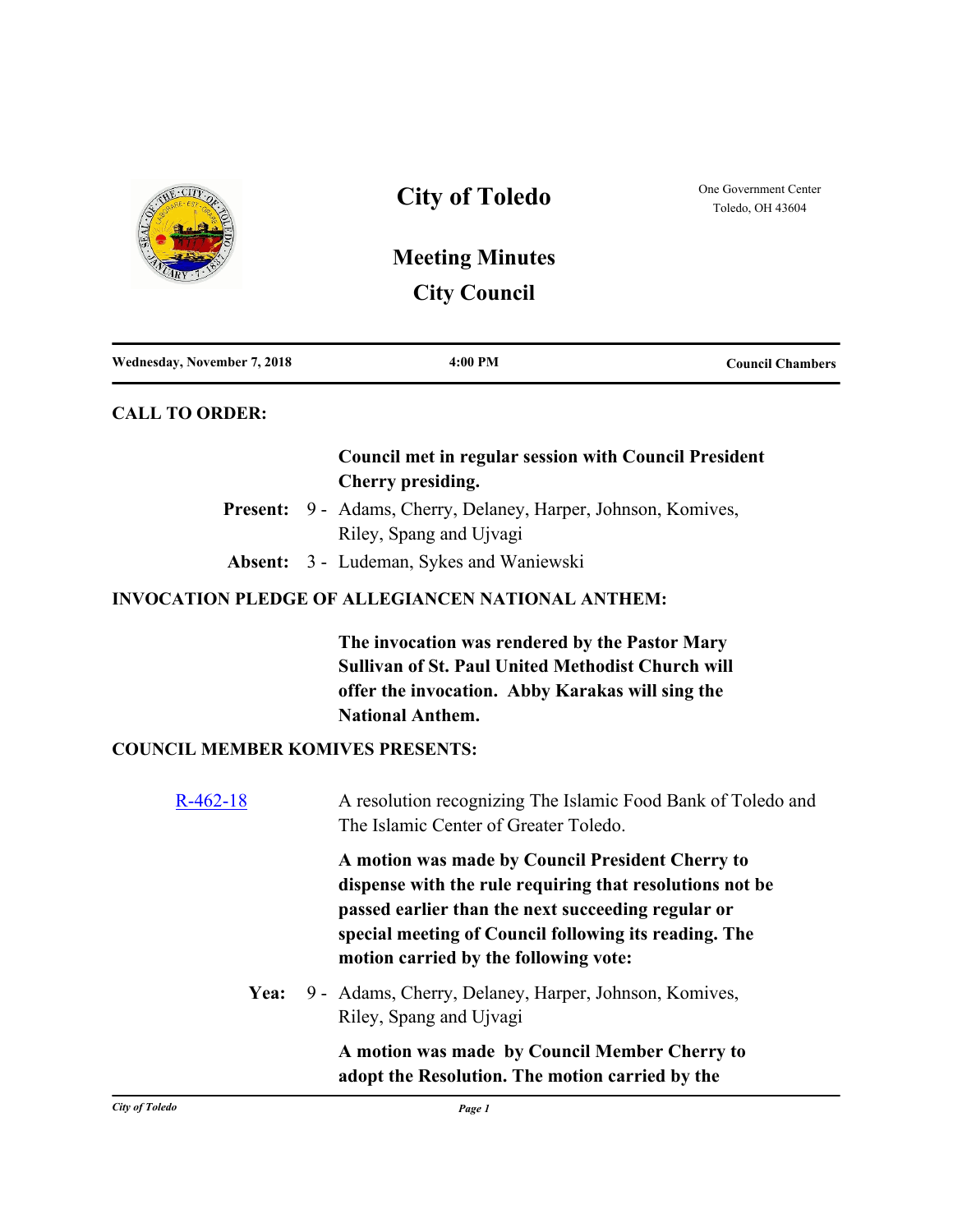| <b>City Council</b>         | <b>Meeting Minutes</b>                                                                                                                                                                                                                                                                                                     | <b>November 7, 2018</b> |
|-----------------------------|----------------------------------------------------------------------------------------------------------------------------------------------------------------------------------------------------------------------------------------------------------------------------------------------------------------------------|-------------------------|
|                             | following vote:                                                                                                                                                                                                                                                                                                            |                         |
|                             | Yea: 9 - Adams, Cherry, Delaney, Harper, Johnson, Komives,<br>Riley, Spang and Ujvagi                                                                                                                                                                                                                                      |                         |
|                             | APPOINTMENTS FROM THE OFFICE OF THE MAYOR:                                                                                                                                                                                                                                                                                 |                         |
| $A-463-18$                  | Appointment - HVAC Board of Control                                                                                                                                                                                                                                                                                        |                         |
|                             | <b>Attachments:</b> HVAC Board of Control                                                                                                                                                                                                                                                                                  |                         |
|                             | A motion was made by Council President Cherry to<br>confirm the Appointment. The motion carried by the<br>following vote:                                                                                                                                                                                                  |                         |
| Yea:                        | 9 - Adams, Cherry, Delaney, Harper, Johnson, Komives,<br>Riley, Spang and Ujvagi                                                                                                                                                                                                                                           |                         |
| $A-464-18$                  | Appointment - Latino Affairs Commission                                                                                                                                                                                                                                                                                    |                         |
|                             | <b>Attachments:</b> Latino Affairs Commission                                                                                                                                                                                                                                                                              |                         |
|                             | A motion was made by Council President Cherry to<br>confirm the Appointment. The motion carried by the<br>following vote:                                                                                                                                                                                                  |                         |
| Yea:                        | 9 - Adams, Cherry, Delaney, Harper, Johnson, Komives,<br>Riley, Spang and Ujvagi                                                                                                                                                                                                                                           |                         |
| <b>SECOND READING ITEM:</b> |                                                                                                                                                                                                                                                                                                                            |                         |
| $O-417-18$                  | Authorizing the Mayor to enter into an amended joint economic<br>development district agreement with the Board of Trustees of<br>Troy Township, Wood County, Ohio, for the purpose of<br>adding to and enlarging the Troy Township-Toledo joint<br>economic development district territory; and declaring an<br>emergency. |                         |
|                             |                                                                                                                                                                                                                                                                                                                            |                         |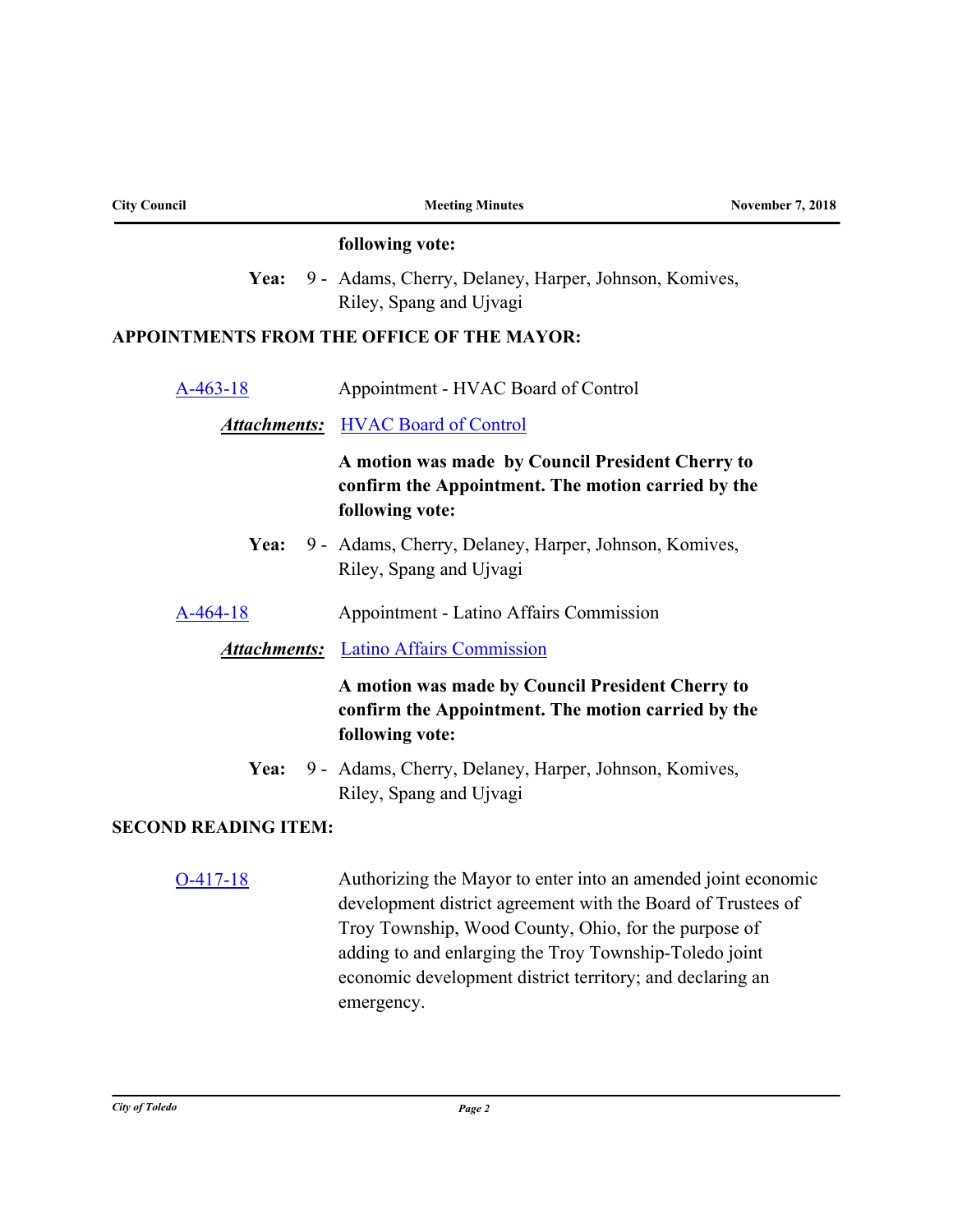| <b>City Council</b>                 | <b>Meeting Minutes</b>                                                                                                                                                                                                                                                                                                                                                                                                                                                                                                                                         | <b>November 7, 2018</b> |
|-------------------------------------|----------------------------------------------------------------------------------------------------------------------------------------------------------------------------------------------------------------------------------------------------------------------------------------------------------------------------------------------------------------------------------------------------------------------------------------------------------------------------------------------------------------------------------------------------------------|-------------------------|
| <b>Attachments:</b>                 | Map<br>Public Hearing, November 5, 2018<br>Joint Public Hearing, September 12, 2018<br>Agenda, Special Meeting, September 12, 2018<br><b>Exhibit A</b><br><b>Conceptual Development Plan</b><br><b>Amended JEDD Contract</b><br>A motion was made by Council President Cherry to<br>declare the Ordinance an emergency measure. The<br>motion carried by the following vote:                                                                                                                                                                                   |                         |
| Yea:                                | 9 - Adams, Cherry, Delaney, Harper, Johnson, Komives,<br>Riley, Spang and Ujvagi<br>A motion was made by Council President Cherry to<br>pass the Ordinance. The motion carried by the<br>following vote:                                                                                                                                                                                                                                                                                                                                                       |                         |
| Yea:                                | 9 - Adams, Cherry, Delaney, Harper, Johnson, Komives,<br>Riley, Spang and Ujvagi                                                                                                                                                                                                                                                                                                                                                                                                                                                                               |                         |
| <b>COUNCILMAN DELANEY PRESENTS:</b> |                                                                                                                                                                                                                                                                                                                                                                                                                                                                                                                                                                |                         |
| $O-465-18$                          | Authorizing the Mayor to enter into certain agreements to<br>conduct and oversee a Rail Ridership Feasibility & Cost<br>Estimate Study; authorizing acceptance and appropriation of<br>\$20,000 from the Toledo Metropolitan Area Council of<br>Governments (TMACOG) and appropriating the same for<br>expenditure, reappropriation of funds, authorizing expenditure<br>of \$50,000 in the General Fund for a Toledo-Detroit Rail<br>Ridership Feasibility & Cost Estimate Study; waiving the taking<br>of competitive proposals; and declaring an emergency. |                         |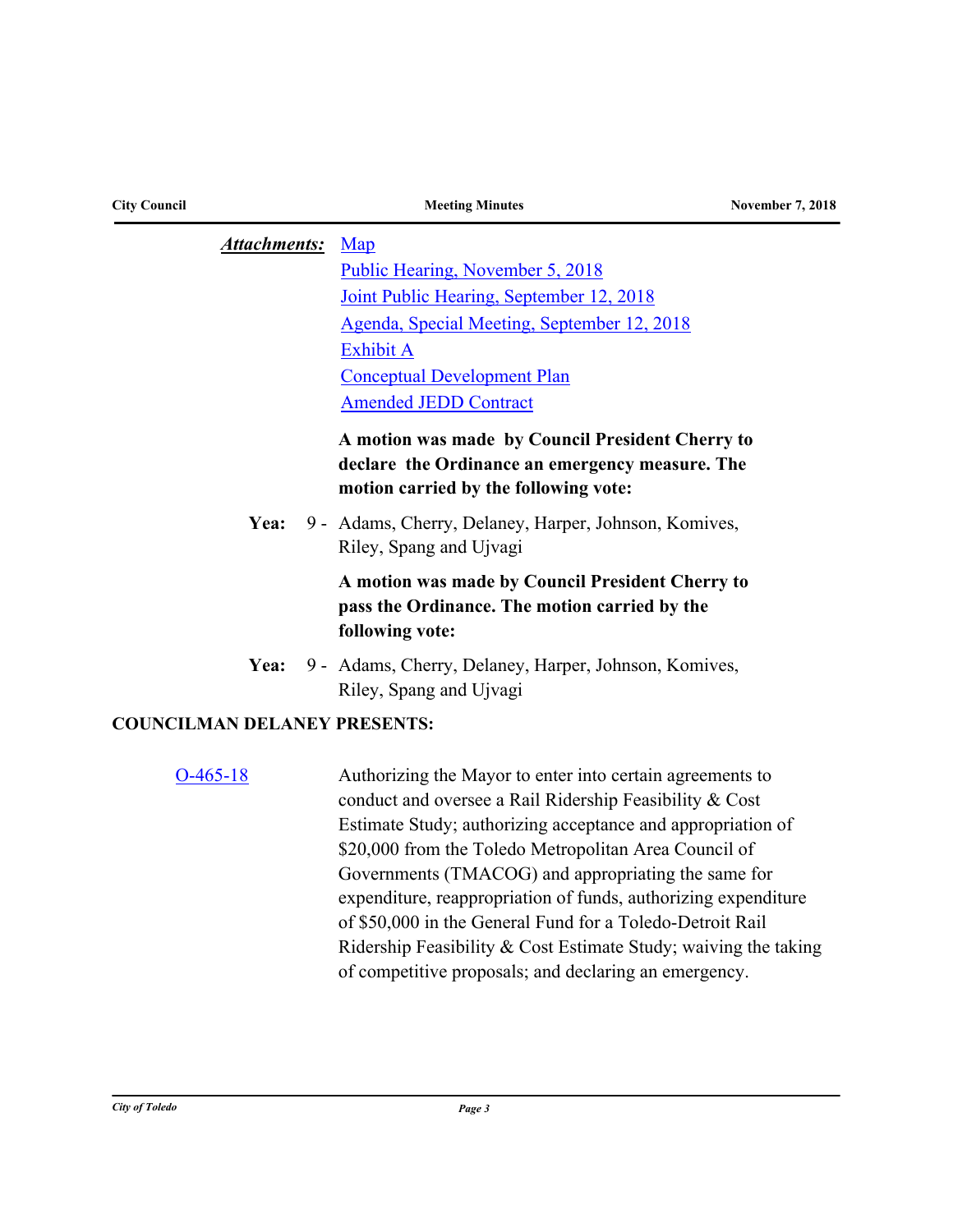| <b>City Council</b> | <b>Meeting Minutes</b>                                                                                                                                                                                                                                               | <b>November 7, 2018</b> |
|---------------------|----------------------------------------------------------------------------------------------------------------------------------------------------------------------------------------------------------------------------------------------------------------------|-------------------------|
| <b>Attachments:</b> | Toledo Detroit Business Plan Scope of<br>Work 10.31.2018<br>Toledo-Detroit Ridership Feasibility Cost Estimate<br><b>Study 11.05.18</b>                                                                                                                              |                         |
|                     | A motion was made by Council President Cherry to<br>dispense with the rule requiring that resolutions not be<br>passed earlier than the next succeeding regular or<br>special meeting of Council following its reading. The<br>motion carried by the following vote: |                         |
| Yea:                | 9 - Adams, Cherry, Delaney, Harper, Johnson, Komives,<br>Riley, Spang and Ujvagi                                                                                                                                                                                     |                         |
|                     | A motion was made by Council President Cherry to<br>declare the Ordinance an emergency measure. The<br>motion carried by the following vote:                                                                                                                         |                         |
| Yea:                | 9 - Adams, Cherry, Delaney, Harper, Johnson, Komives,<br>Riley, Spang and Ujvagi                                                                                                                                                                                     |                         |
|                     | A motion was made by Council President Cherry to<br>pass the Ordinance. The motion carried by the<br>following vote:                                                                                                                                                 |                         |
| Yea:                | 9 - Adams, Cherry, Delaney, Harper, Johnson, Komives,<br>Riley, Spang and Ujvagi                                                                                                                                                                                     |                         |
|                     | <b>COUNCIL MEMBERS KOMIVES AND LUDEMAN PRESENT:</b>                                                                                                                                                                                                                  |                         |
| $R-466-18$          | Affirming Our Commitment to Being a Welcoming and<br>Inclusive Community For All.                                                                                                                                                                                    |                         |
|                     | A motion was made by Council President Cherry to<br>dispense with the rule requiring that resolutions not be<br>passed earlier than the next succeeding regular or<br>special meeting of Council following its reading. The<br>motion carried by the following vote: |                         |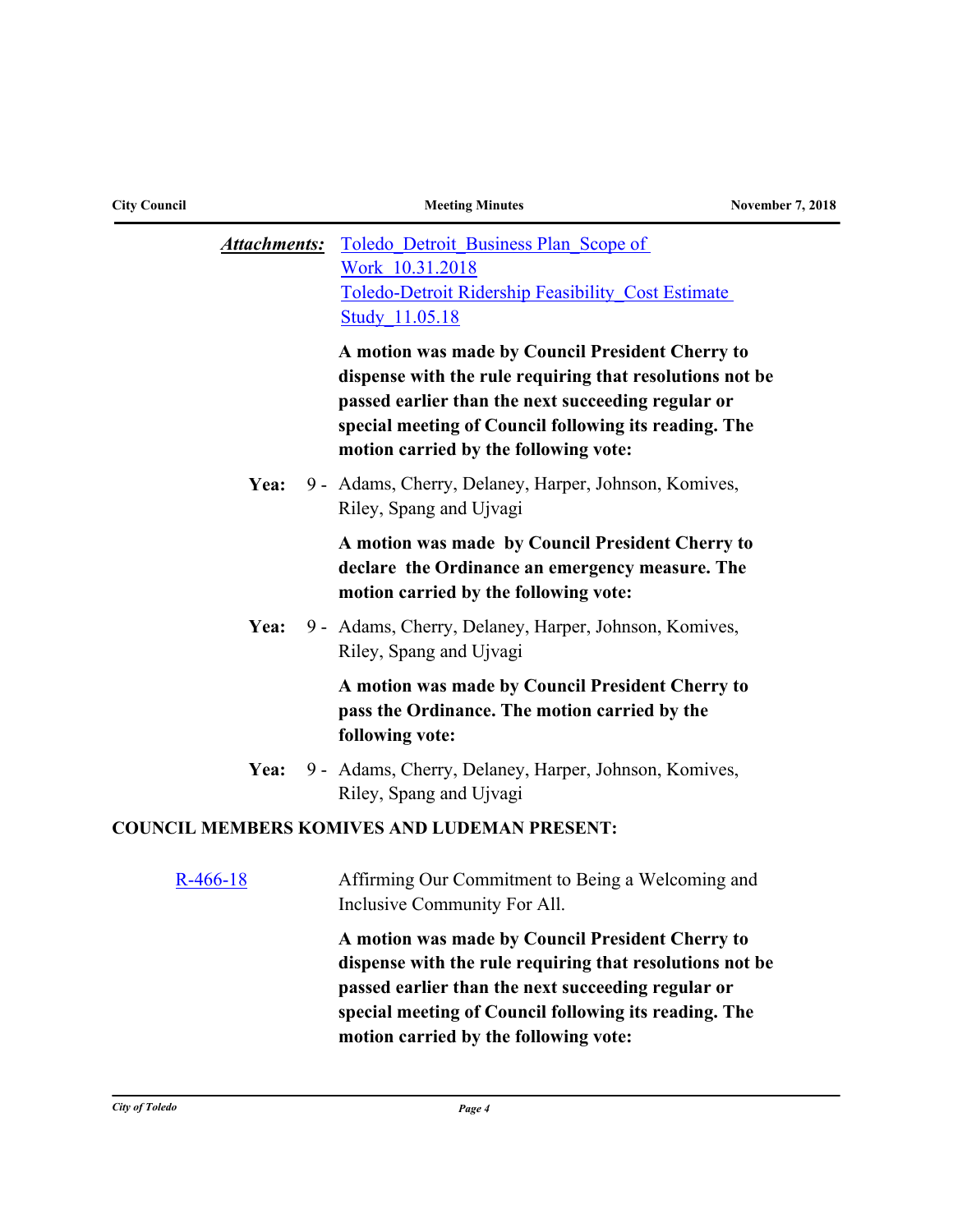| <b>City Council</b>                 | <b>Meeting Minutes</b>                                                                                                                                                                                                                                                                                                                                                                                                                                                                                             | <b>November 7, 2018</b> |
|-------------------------------------|--------------------------------------------------------------------------------------------------------------------------------------------------------------------------------------------------------------------------------------------------------------------------------------------------------------------------------------------------------------------------------------------------------------------------------------------------------------------------------------------------------------------|-------------------------|
| Yea:                                | 9 - Adams, Cherry, Delaney, Harper, Johnson, Komives,<br>Riley, Spang and Ujvagi                                                                                                                                                                                                                                                                                                                                                                                                                                   |                         |
|                                     | A motion was made by Council President Cherry to<br>adopt the Resolution. The motion carried by the<br>following vote:                                                                                                                                                                                                                                                                                                                                                                                             |                         |
| Yea:                                | 9 - Adams, Cherry, Delaney, Harper, Johnson, Komives,<br>Riley, Spang and Ujvagi                                                                                                                                                                                                                                                                                                                                                                                                                                   |                         |
| <b>NEW ITEMS FROM CITY COUNCIL:</b> |                                                                                                                                                                                                                                                                                                                                                                                                                                                                                                                    |                         |
| $R-467-18$                          | Accepting the petition of Dorothy Nelms for special<br>assessments for various special energy improvement projects in<br>accordance with Chapters 1710 and 727 of the Ohio Revised<br>Code; declaring the necessity of proceeding with the special<br>energy improvement projects and approving the plans and<br>specifications therefor; stating the method for making the<br>special assessments against the benefitted properties and the<br>amount of such special assessments; and declaring an<br>emergency. |                         |
| <b>Attachments:</b>                 | Exhibit A, B & C<br>Petition<br><b>Agreement</b>                                                                                                                                                                                                                                                                                                                                                                                                                                                                   |                         |
|                                     | A motion was made by Council President Cherry to<br>dispense with the rule requiring that resolutions not be<br>passed earlier than the next succeeding regular or<br>special meeting of Council following its reading. The<br>motion carried by the following vote:                                                                                                                                                                                                                                               |                         |
| Yea:                                | 9 - Adams, Cherry, Delaney, Harper, Johnson, Komives,<br>Riley, Spang and Ujvagi                                                                                                                                                                                                                                                                                                                                                                                                                                   |                         |
|                                     | A motion was made by Council President Cherry to<br>declare the Resolution an emergency measure. The<br>motion carried by the following vote:                                                                                                                                                                                                                                                                                                                                                                      |                         |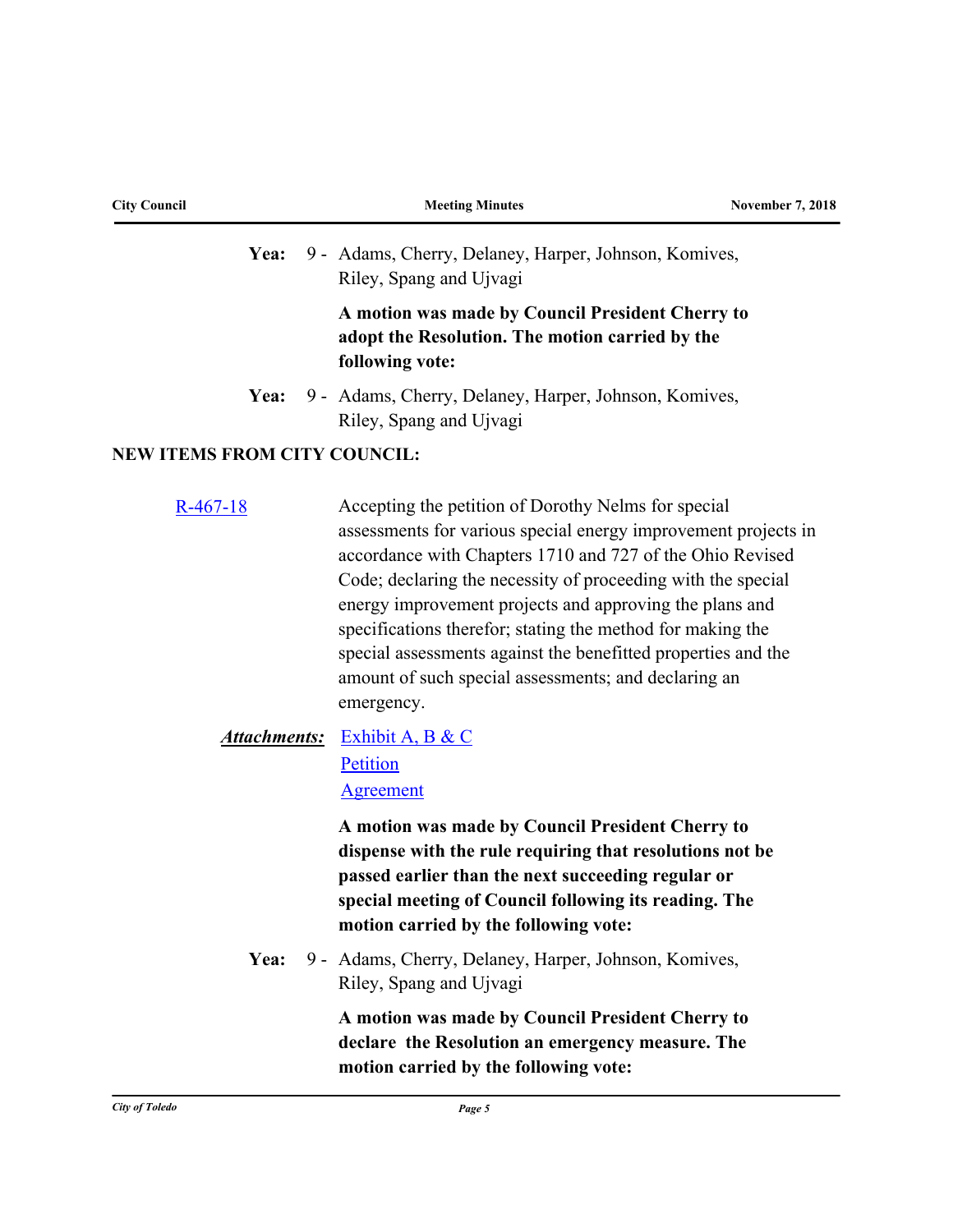| <b>City Council</b> | <b>Meeting Minutes</b>                                                                                                                                                                                                                                               | <b>November 7, 2018</b> |
|---------------------|----------------------------------------------------------------------------------------------------------------------------------------------------------------------------------------------------------------------------------------------------------------------|-------------------------|
| Yea:                | 9 - Adams, Cherry, Delaney, Harper, Johnson, Komives,<br>Riley, Spang and Ujvagi                                                                                                                                                                                     |                         |
|                     | A motion was made by Council President Cherry to<br>adopt the Resolution. The motion carried by the<br>following vote:                                                                                                                                               |                         |
| Yea:                | 9 - Adams, Cherry, Delaney, Harper, Johnson, Komives,<br>Riley, Spang and Ujvagi                                                                                                                                                                                     |                         |
| $O-468-18$          | Determining to proceed with certain 3146 Sherbrooke Road,<br>Toledo, OH 43606 Special Energy Improvement Projects by<br>way of special assessments in accordance with Chapters 1710<br>and 727 of the Ohio Revised Code; and declaring an<br>emergency.              |                         |
|                     | <b>Attachments:</b> Exhibit A, B & C                                                                                                                                                                                                                                 |                         |
|                     | A motion was made by Council President Cherry to<br>dispense with the rule requiring that resolutions not be<br>passed earlier than the next succeeding regular or<br>special meeting of Council following its reading. The<br>motion carried by the following vote: |                         |
| Yea:                | 9 - Adams, Cherry, Delaney, Harper, Johnson, Komives,<br>Riley, Spang and Ujvagi                                                                                                                                                                                     |                         |
|                     | A motion was made by Council President Cherry to<br>declare the Ordinance an emergency measure. The<br>motion carried by the following vote:                                                                                                                         |                         |
| Yea:                | 9 - Adams, Cherry, Delaney, Harper, Johnson, Komives,<br>Riley, Spang and Ujvagi                                                                                                                                                                                     |                         |
|                     | A motion was made by Council President Cherry to<br>pass the Ordinance. The motion carried by the<br>following vote:                                                                                                                                                 |                         |
| Yea:                | 9 - Adams, Cherry, Delaney, Harper, Johnson, Komives,<br>Riley, Spang and Ujvagi                                                                                                                                                                                     |                         |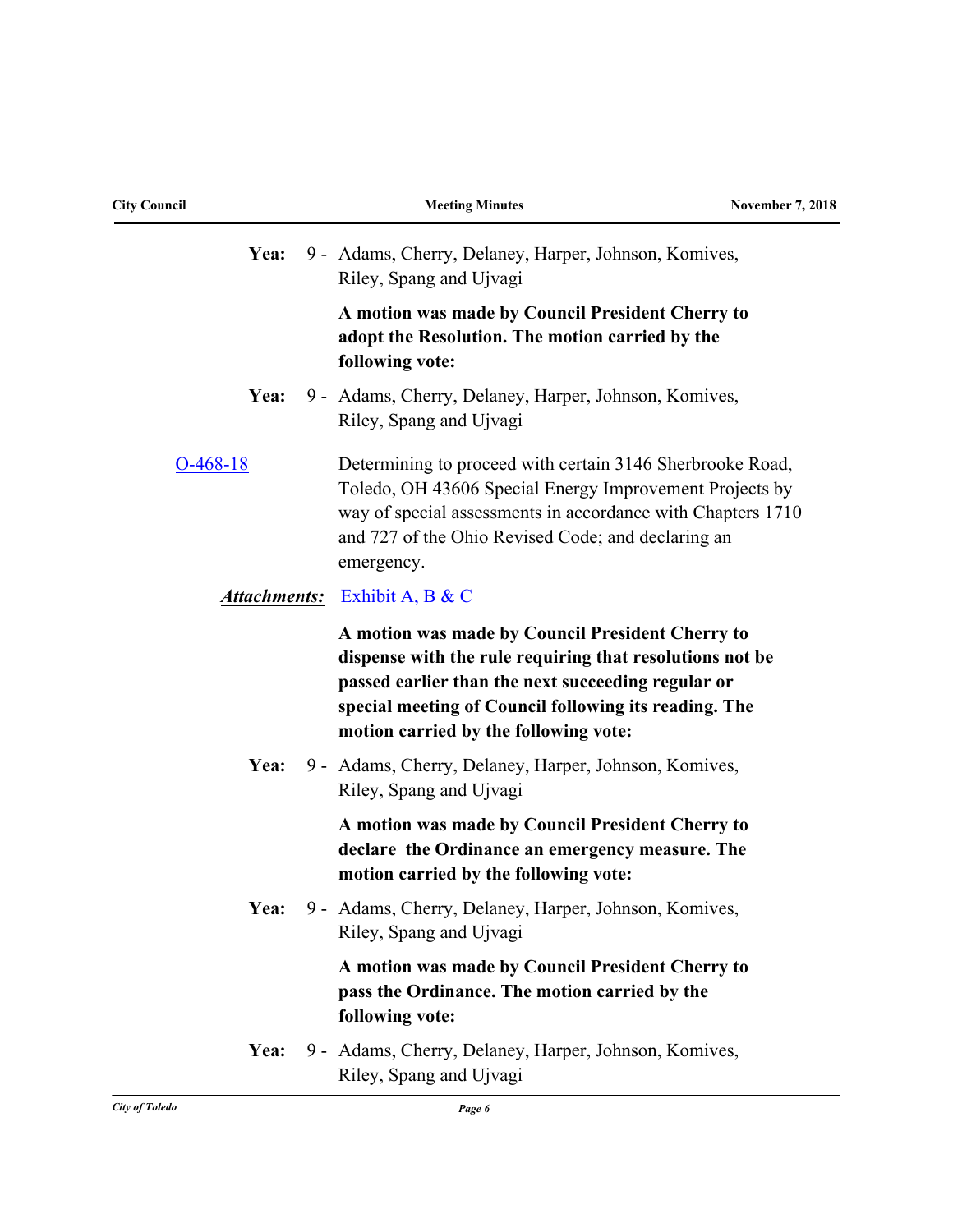| <b>City Council</b>            | <b>Meeting Minutes</b>                                                                                                                                                                                                                                               | <b>November 7, 2018</b> |
|--------------------------------|----------------------------------------------------------------------------------------------------------------------------------------------------------------------------------------------------------------------------------------------------------------------|-------------------------|
| $O-469-18$                     | Levying special assessments for the 3146 Sherbrooke Road,<br>Toledo, OH 43606 Special Energy Improvement Project; and<br>declaring an emergency.                                                                                                                     |                         |
|                                | <b>Attachments:</b> Exhibit A, B & C                                                                                                                                                                                                                                 |                         |
|                                | A motion was made by Council President Cherry to<br>dispense with the rule requiring that resolutions not be<br>passed earlier than the next succeeding regular or<br>special meeting of Council following its reading. The<br>motion carried by the following vote: |                         |
| Yea:                           | 9 - Adams, Cherry, Delaney, Harper, Johnson, Komives,<br>Riley, Spang and Ujvagi                                                                                                                                                                                     |                         |
|                                | A motion was made by Council President Cherry to<br>declare the Ordinance an emergency measure. The<br>motion carried by the following vote:                                                                                                                         |                         |
| Yea:                           | 9 - Adams, Cherry, Delaney, Harper, Johnson, Komives,<br>Riley, Spang and Ujvagi                                                                                                                                                                                     |                         |
|                                | A motion was made by Council President Cherry to<br>pass the Ordinance. The motion carried by the<br>following vote:                                                                                                                                                 |                         |
| Yea:                           | 9 - Adams, Cherry, Delaney, Harper, Johnson, Komives,<br>Riley, Spang and Ujvagi                                                                                                                                                                                     |                         |
| <b>TOLEDO MUNICIPAL COURT:</b> |                                                                                                                                                                                                                                                                      |                         |
| $O-470-18$                     | Repealing Toledo Municipal Code Section 2134.03<br>"Classifications", and enacting a new Section 2134.03<br>"Classifications" for the purpose of updating job classifications<br>at the Toledo Municipal Court.                                                      |                         |
|                                | A motion was made by Council President Cherry to<br>dispense with the rule requiring that resolutions not be<br>passed earlier than the next succeeding regular or                                                                                                   |                         |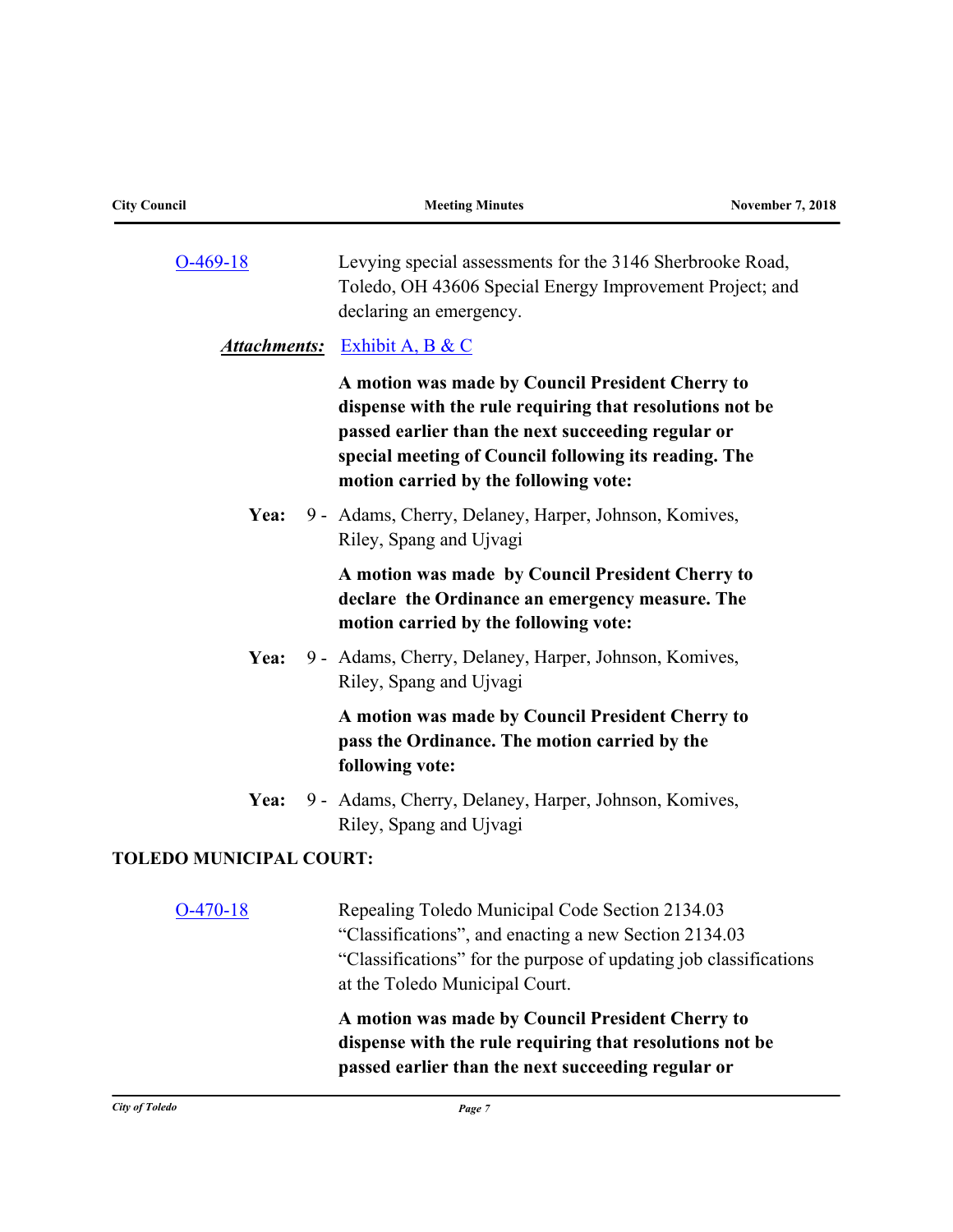| <b>City Council</b> | <b>Meeting Minutes</b>                                                                                                                                                                                                                                                                                                                                                                                      | <b>November 7, 2018</b> |
|---------------------|-------------------------------------------------------------------------------------------------------------------------------------------------------------------------------------------------------------------------------------------------------------------------------------------------------------------------------------------------------------------------------------------------------------|-------------------------|
|                     | special meeting of Council following its reading. The<br>motion carried by the following vote:                                                                                                                                                                                                                                                                                                              |                         |
| Yea:                | 9 - Adams, Cherry, Delaney, Harper, Johnson, Komives,<br>Riley, Spang and Ujvagi                                                                                                                                                                                                                                                                                                                            |                         |
|                     | A motion was made by Council President Cherry to<br>pass the Ordinance. The motion carried by the<br>following vote:                                                                                                                                                                                                                                                                                        |                         |
| Yea:                | 9 - Adams, Cherry, Delaney, Harper, Johnson, Komives,<br>Riley, Spang and Ujvagi                                                                                                                                                                                                                                                                                                                            |                         |
| $O-471-18$          | Authorizing the mayor to accept and deposit an additional<br>amount of \$73,703 from a grant received from the State of<br>Ohio, Department of Rehabilitation and Correction to allow<br>deposit of grant funds to and, appropriation and expenditure of<br>those funds from the Standard Probation Grant (SP);<br>authorizing the execution of an amended grant agreement; and<br>declaring and emergency. |                         |
|                     | A motion was made by Council President Cherry to<br>dispense with the rule requiring that resolutions not be<br>passed earlier than the next succeeding regular or<br>special meeting of Council following its reading. The<br>motion carried by the following vote:                                                                                                                                        |                         |
| Yea:                | 9 - Adams, Cherry, Delaney, Harper, Johnson, Komives,<br>Riley, Spang and Ujvagi                                                                                                                                                                                                                                                                                                                            |                         |
|                     | A motion was made by Council President Cherry to<br>declare the Ordinance an emergency measure. The<br>motion carried by the following vote:                                                                                                                                                                                                                                                                |                         |
| Yea:                | 9 - Adams, Cherry, Delaney, Harper, Johnson, Komives,<br>Riley, Spang and Ujvagi                                                                                                                                                                                                                                                                                                                            |                         |
|                     | A motion was made by Council President Cherry to<br>pass the Ordinance. The motion carried by the<br>following vote:                                                                                                                                                                                                                                                                                        |                         |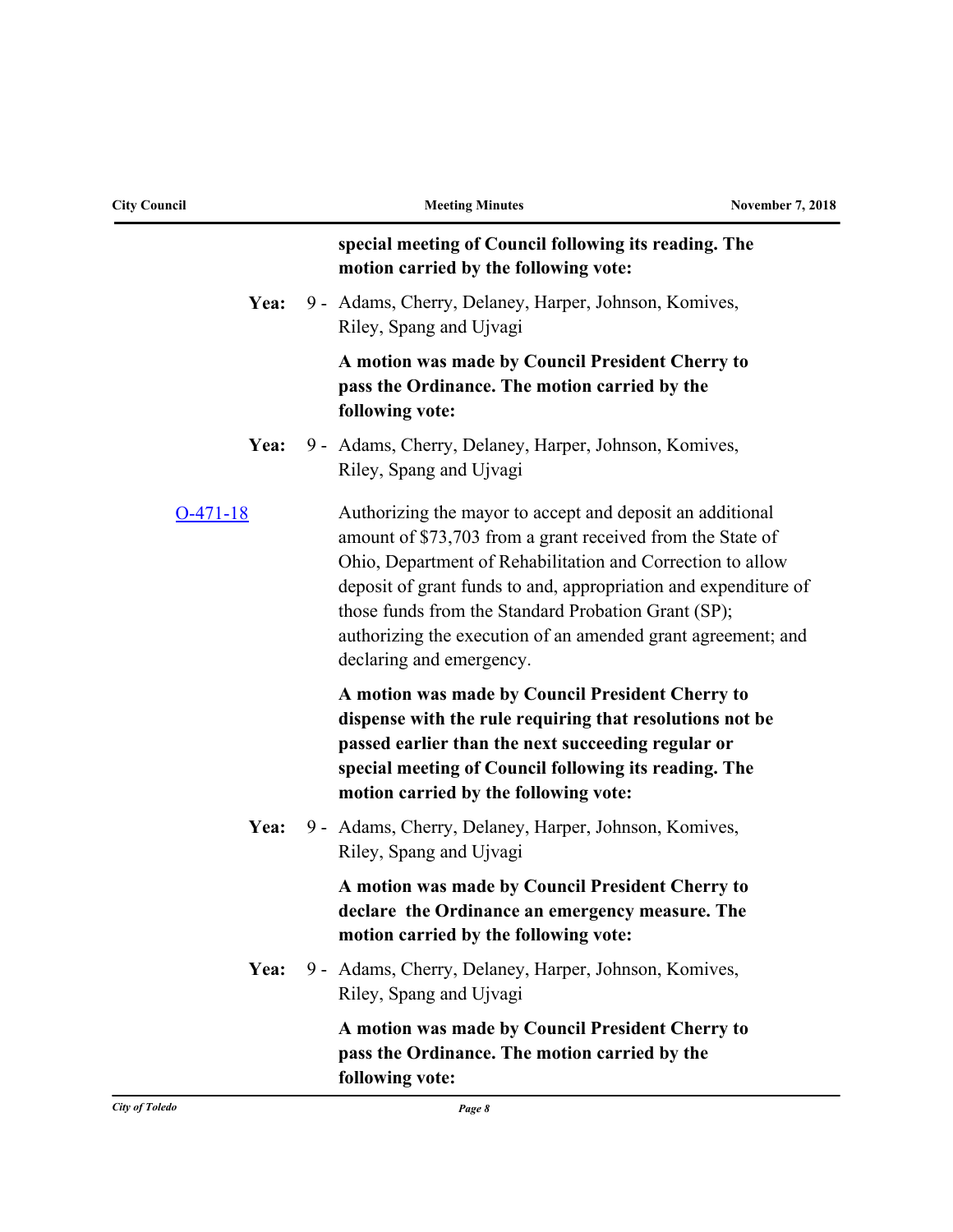| <b>City Council</b> | <b>Meeting Minutes</b>                                                                                                                                                                                                          | <b>November 7, 2018</b> |
|---------------------|---------------------------------------------------------------------------------------------------------------------------------------------------------------------------------------------------------------------------------|-------------------------|
| Yea:                | 9 - Adams, Cherry, Delaney, Harper, Johnson, Komives,<br>Riley, Spang and Ujvagi                                                                                                                                                |                         |
| $O-472-18$          | Authorizing the mayor to enter into an agreement with the<br>Lucas County Sheriff to provide security for Toledo Municipal<br>Court; authorizing the expenditure of funds from the General<br>Fund; and declaring an emergency. |                         |
|                     | <b>Attachments:</b> 2019 Cost Analysis                                                                                                                                                                                          |                         |
|                     | A motion was made by Council President Cherry to<br>Dispense with the rules of Council the Ordinance. The<br>motion carried by the following vote:                                                                              |                         |
| Yea:                | 9 - Adams, Cherry, Delaney, Harper, Johnson, Komives,<br>Riley, Spang and Ujvagi                                                                                                                                                |                         |
|                     | A motion was made by Council President Cherry to<br>declare the Ordinance an emergency measure. The<br>motion carried by the following vote:                                                                                    |                         |
| Yea:                | 9 - Adams, Cherry, Delaney, Harper, Johnson, Komives,<br>Riley, Spang and Ujvagi                                                                                                                                                |                         |
|                     | A motion was made by Council President Cherry to<br>pass the Ordinance. The motion carried by the<br>following vote:                                                                                                            |                         |
| Yea:                | 9 - Adams, Cherry, Delaney, Harper, Johnson, Komives,<br>Riley, Spang and Ujvagi                                                                                                                                                |                         |
|                     | MAYOR KAPSZUKIEWICZ AND COUNCILMAN UJVAGI PRESENT:                                                                                                                                                                              |                         |
| $R-473-18$          | Resolution to protect the Federal Community Reinvestment Act<br>- lending $&$ investment in low- and moderate communities<br>around the country.                                                                                |                         |
|                     | The motion was made by Council President Cherry<br>that this Ordinance receive first reading. The motion<br>carried by the following vote:                                                                                      |                         |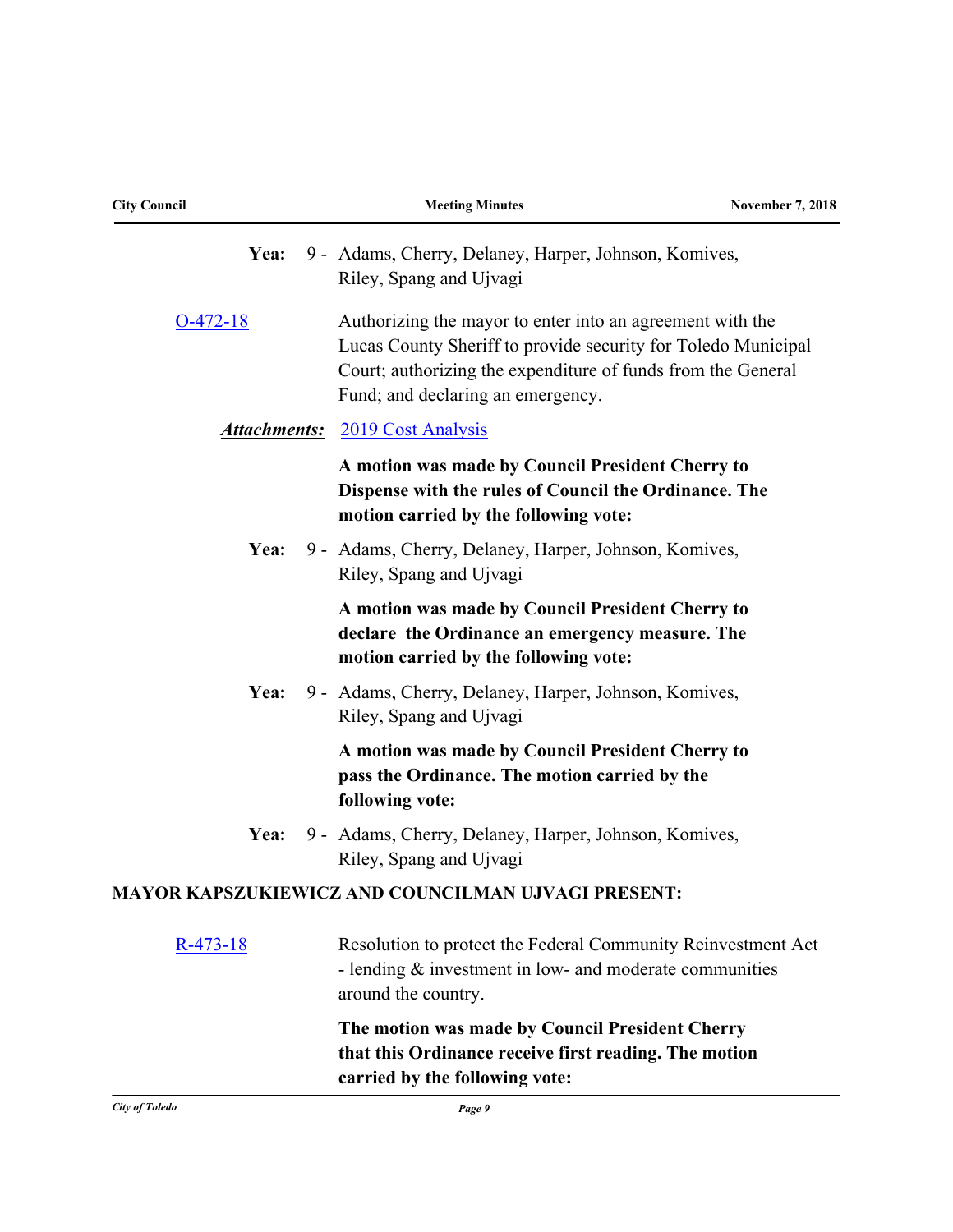# **DEPARTMENT OF LAW:**

| $O-474-18$                              | Authorizing the settlement of all claims now pending in Perry v.<br>City of Toledo, et.al., in the Lucas County Court of Common<br>Pleas, before the Honorable Judge Dean Mandros for the sum<br>of \$500,000; authorizing the expenditure of \$500,000 from the<br>Risk Management Fund; and declaring an emergency. |
|-----------------------------------------|-----------------------------------------------------------------------------------------------------------------------------------------------------------------------------------------------------------------------------------------------------------------------------------------------------------------------|
|                                         | A motion was made by Council President Cherry to<br>dispense with the rule requiring that resolutions not be<br>passed earlier than the next succeeding regular or<br>special meeting of Council following its reading. The<br>motion carried by the following vote:                                                  |
| Yea:                                    | 8 - Adams, Cherry, Delaney, Harper, Johnson, Komives,<br>Spang and Ujvagi                                                                                                                                                                                                                                             |
| Abstain:                                | 1 - Riley                                                                                                                                                                                                                                                                                                             |
|                                         | A motion was made by Council President Cherry to<br>declare the Ordinance an emergency measure. The<br>motion carried by the following vote:                                                                                                                                                                          |
|                                         | Yea: 8 - Adams, Cherry, Delaney, Harper, Johnson, Komives,<br>Spang and Ujvagi                                                                                                                                                                                                                                        |
| <b>Abstain:</b> 1 - Riley               |                                                                                                                                                                                                                                                                                                                       |
|                                         | A motion was made by Council President Cherry to<br>pass the Ordinance. The motion carried by the<br>following vote:                                                                                                                                                                                                  |
| Yea:                                    | 8 - Adams, Cherry, Delaney, Harper, Johnson, Komives,<br>Spang and Ujvagi                                                                                                                                                                                                                                             |
| <b>Abstain:</b> 1 - Riley               |                                                                                                                                                                                                                                                                                                                       |
| <b>DEPARTMENT OF POLICE OPERATIONS:</b> |                                                                                                                                                                                                                                                                                                                       |

[O-475-18](http://toledo.legistar.com/gateway.aspx?m=l&id=/matter.aspx?key=32124) Authorizing the mayor to enter into an agreement with Lexis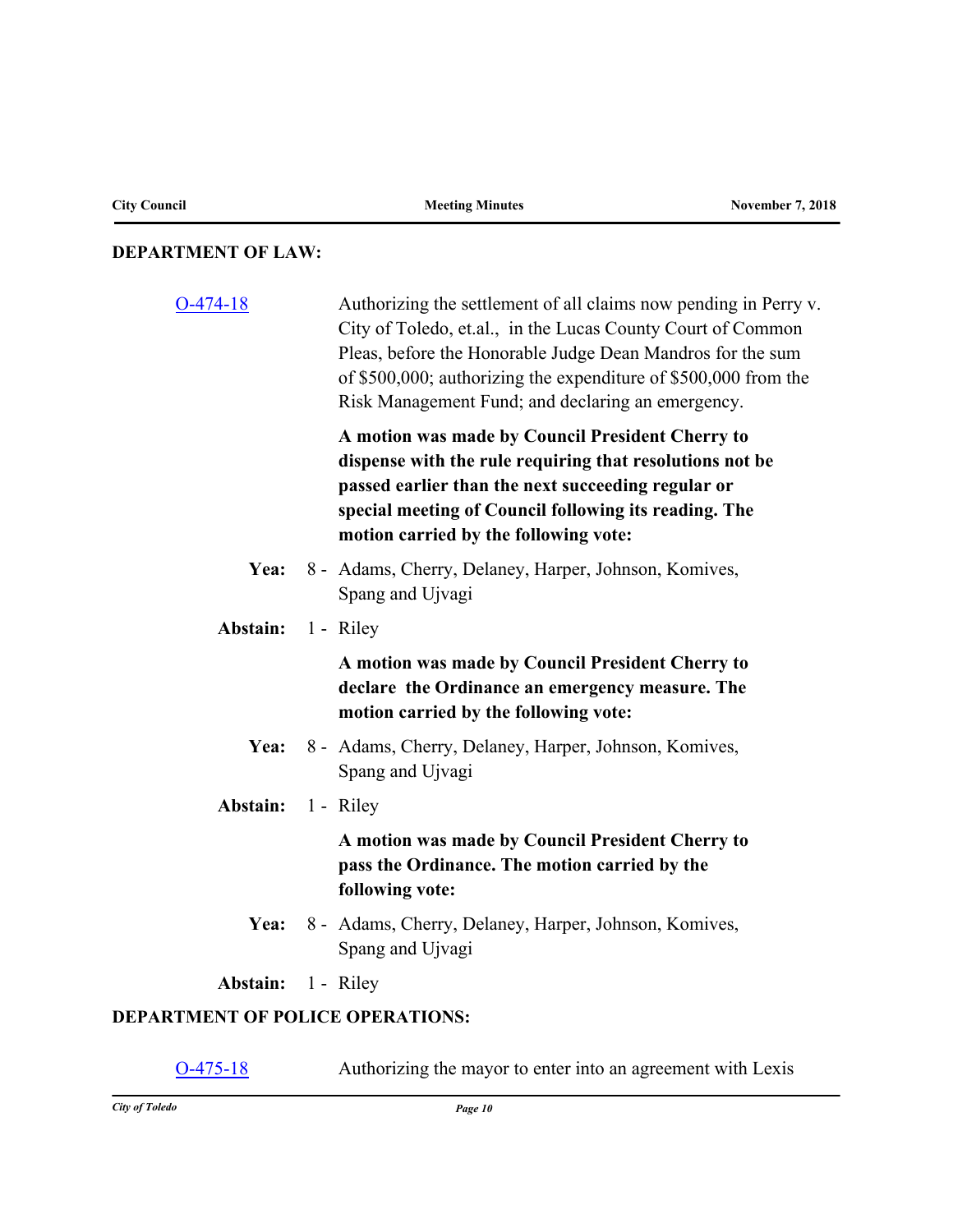| <b>City Council</b> | <b>Meeting Minutes</b>                                                                                                                                                                                                                                                                                                    | <b>November 7, 2018</b> |
|---------------------|---------------------------------------------------------------------------------------------------------------------------------------------------------------------------------------------------------------------------------------------------------------------------------------------------------------------------|-------------------------|
|                     | Nexis Risk Solutions, Inc. for the provision of virtual crime<br>center policing services; waiving the competitive bidding<br>requirements of TMC Chapter 187; authorizing the General<br>Fund expenditure of an amount not to exceed \$49,400 for the<br>annual subscription to Lexis Nexis; and declaring an emergency. |                         |
|                     | A motion was made by Council President Cherry to<br>dispense with the rule requiring that resolutions not be<br>passed earlier than the next succeeding regular or<br>special meeting of Council following its reading. The<br>motion carried by the following vote:                                                      |                         |
| Yea:                | 9 - Adams, Cherry, Delaney, Harper, Johnson, Komives,<br>Riley, Spang and Ujvagi                                                                                                                                                                                                                                          |                         |
|                     | A motion was made by Council President Cherry to<br>declare the Ordinance an emergency measure. The<br>motion carried by the following vote:                                                                                                                                                                              |                         |
| Yea:                | 9 - Adams, Cherry, Delaney, Harper, Johnson, Komives,<br>Riley, Spang and Ujvagi                                                                                                                                                                                                                                          |                         |
|                     | A motion was made by Council President Cherry to<br>pass the Ordinance. The motion carried by the<br>following vote:                                                                                                                                                                                                      |                         |
| Yea:                | 9 - Adams, Cherry, Delaney, Harper, Johnson, Komives,<br>Riley, Spang and Ujvagi                                                                                                                                                                                                                                          |                         |
|                     | <b>DEPARTMENT OF NEIGHBORHOODS &amp; BUSINESS DEVELOPMENT:</b>                                                                                                                                                                                                                                                            |                         |
| $O-476-18$          | Repealing Chapter 1307 (Fees), of the Toledo Municipal Code;<br>enacting a new Chapter 1307 (Fees); and declaring an<br>emergency.                                                                                                                                                                                        |                         |
| <b>Attachments:</b> | <b>Fee Comparison</b>                                                                                                                                                                                                                                                                                                     |                         |
|                     | A motion was made by Council President Cherry that<br>this Ordinance receive First Reading. The motion<br>carried by a unanimous vote.                                                                                                                                                                                    |                         |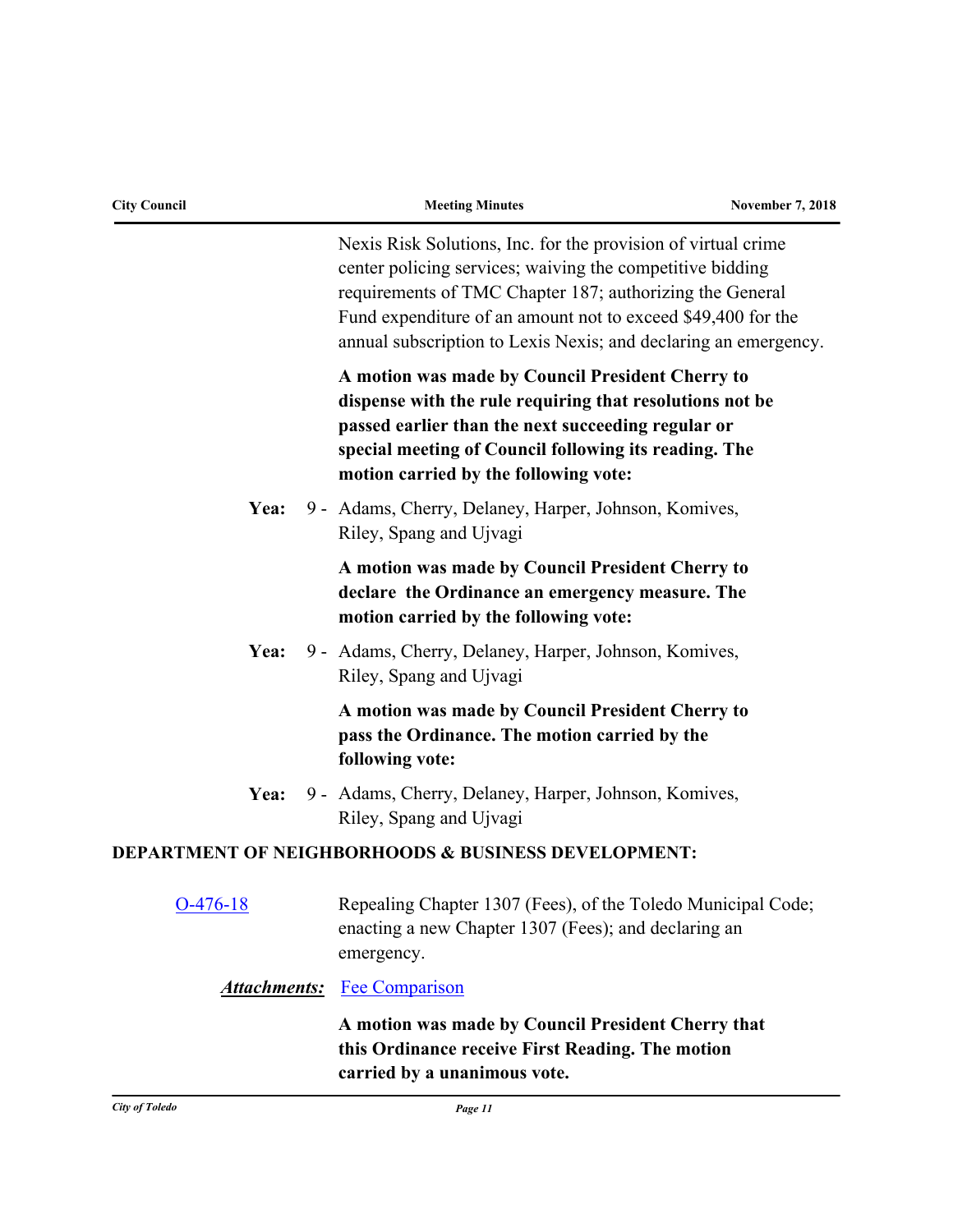| <b>City Council</b>                   | <b>Meeting Minutes</b>                                                                                                                                                                                                                                                                                                                                                                                                                         | <b>November 7, 2018</b> |
|---------------------------------------|------------------------------------------------------------------------------------------------------------------------------------------------------------------------------------------------------------------------------------------------------------------------------------------------------------------------------------------------------------------------------------------------------------------------------------------------|-------------------------|
| $O-477-18$                            | Authorizing the mayor to enter into a real property lease, by<br>and between the city of Toledo and Crestline Paving and<br>Excavating Co., Inc. ("Crestline") for approximately 8.78 acres<br>located at 750 Montrose Toledo, Ohio 43607; waiving the<br>competitive bidding requirement as required by T.M.C. Chapter<br>187; and declaring an emergency.                                                                                    |                         |
|                                       | <b>Attachments:</b> Lease Agreement                                                                                                                                                                                                                                                                                                                                                                                                            |                         |
|                                       | A motion was madeby Council President Cherry that<br>this Ordinance receive First Reading. The motion<br>carried by a unanimous vote.                                                                                                                                                                                                                                                                                                          |                         |
| <b>DEPARTMENT OF PUBLIC SERVICE:</b>  |                                                                                                                                                                                                                                                                                                                                                                                                                                                |                         |
| $O-478-18$                            | Authorizing the expenditure of \$50,000 from the Capital<br>Improvement Fund for purchase of two pool vehicles for the<br>Division of Transportation at 110 North Westwood Avenue;<br>authorizing the Mayor to accept bids and award contracts<br>necessary to complete said project(s); and declaring an<br>emergency.                                                                                                                        |                         |
|                                       | A motion was made by Council President Cherry that<br>this Ordinance receive First Reading. The motion<br>carried by a unanimous vote.                                                                                                                                                                                                                                                                                                         |                         |
| <b>DEPARTMENT OF HUMAN RESOURCES:</b> |                                                                                                                                                                                                                                                                                                                                                                                                                                                |                         |
| $O-479-18$                            | Authorizing the mayor to enter into an employee wellness<br>program services agreement with the Lucas County Board of<br>Commissioners; authorizing the expenditure of \$75,000 to<br>reimburse the Board for the implementation and administration<br>of an employee wellness program for a one year period<br>commencing January 1, 2019; waiving the competitive bidding<br>requirements of TMC Chapter 187; and declaring an<br>emergency. |                         |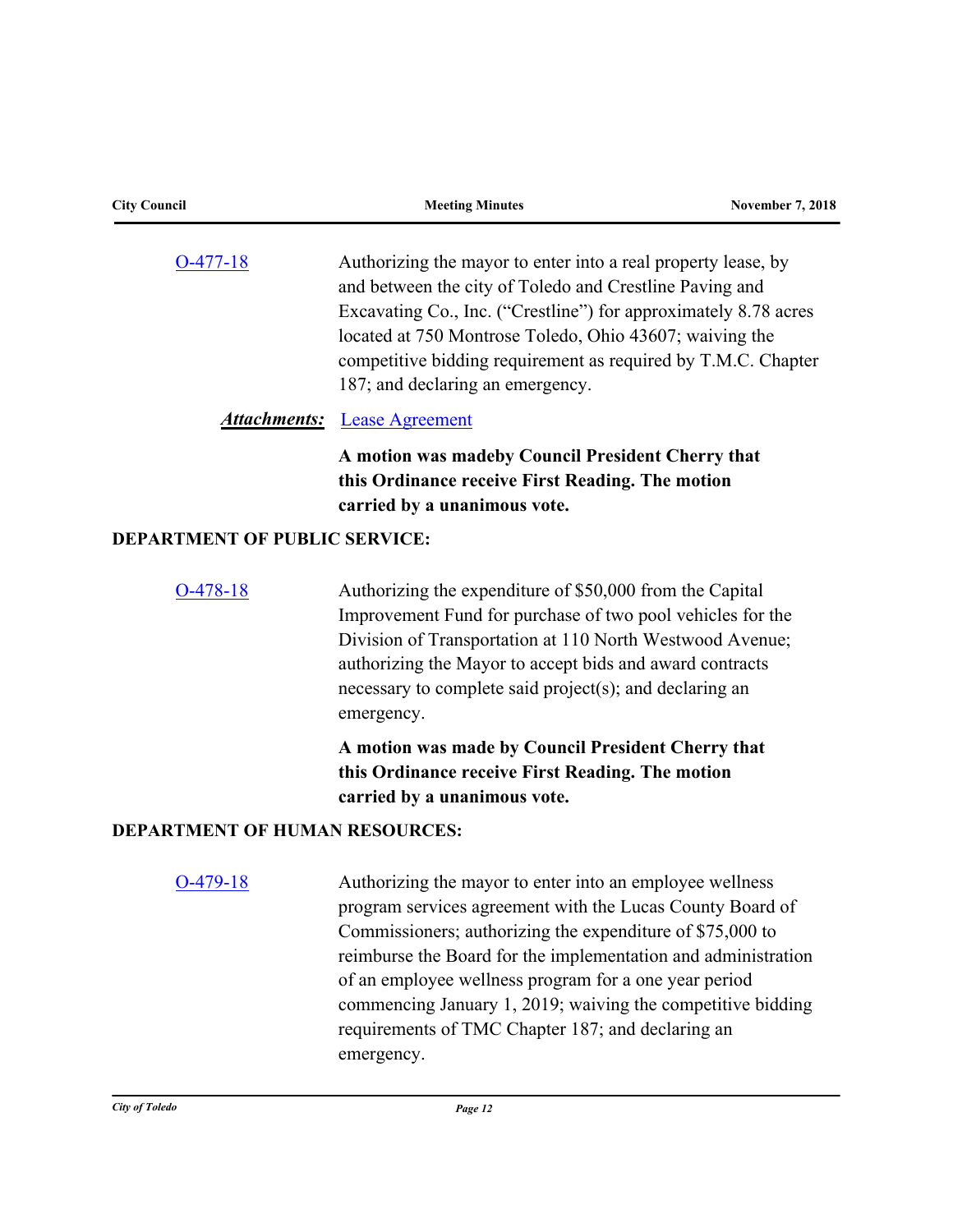| <b>City Council</b>         |  | <b>Meeting Minutes</b>                                                                                                                                                                                                                                               | <b>November 7, 2018</b> |
|-----------------------------|--|----------------------------------------------------------------------------------------------------------------------------------------------------------------------------------------------------------------------------------------------------------------------|-------------------------|
|                             |  | A motion was made by Council President Cherry to<br>dispense with the rule requiring that resolutions not be<br>passed earlier than the next succeeding regular or<br>special meeting of Council following its reading. The<br>motion carried by the following vote: |                         |
| Yea:                        |  | 9 - Adams, Cherry, Delaney, Harper, Johnson, Komives,<br>Riley, Spang and Ujvagi                                                                                                                                                                                     |                         |
|                             |  | A motion was made by Council President Cherry to<br>declare the Ordinance an emergency measure. The<br>motion carried by the following vote:                                                                                                                         |                         |
| Yea:                        |  | 9 - Adams, Cherry, Delaney, Harper, Johnson, Komives,<br>Riley, Spang and Ujvagi                                                                                                                                                                                     |                         |
|                             |  | A motion was made by Council President Cherry to<br>pass the Ordinance. The motion carried by the<br>following vote:                                                                                                                                                 |                         |
| Yea:                        |  | 9 - Adams, Cherry, Delaney, Harper, Johnson, Komives,<br>Riley, Spang and Ujvagi                                                                                                                                                                                     |                         |
| <b>REPORTS AS APPROVED:</b> |  | COUNCIL PRESIDENT CHERRY, CHAIR, ZONING & PLANNING COMMITTEE,                                                                                                                                                                                                        |                         |
| $O-480-18$                  |  | Changing the zoning maps attached to Part 11, Planning and<br>Zoning, Toledo Municipal Code, for the property located at<br>3319 Nebraska Avenue, in the City of Toledo, Lucas County,<br>Ohio; and declaring an emergency.                                          |                         |

**Attachments:** [Plan Commission Report](http://toledo.legistar.com/gateway.aspx?M=F&ID=018d20e7-e626-41ab-8cc2-916e0933950f.pdf)

**A motion was made by Council President Cherry that this Ordinance receive First Reading. The motion carried by a unanimous vote.**

## **READING OF THE TOLEDO CITY JOURNAL**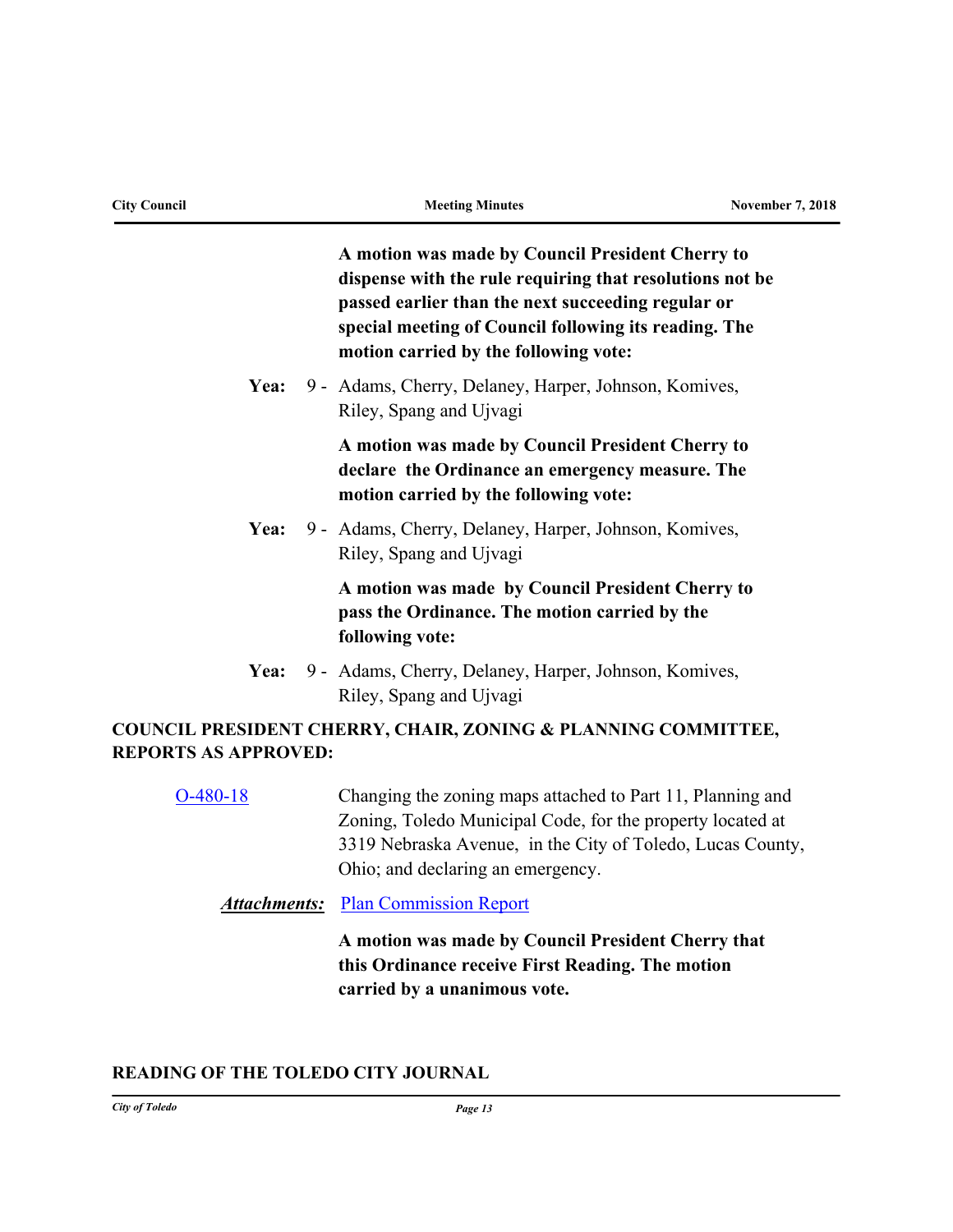| <b>City Council</b> | <b>Meeting Minutes</b>                                                               | <b>November 7, 2018</b> |  |  |
|---------------------|--------------------------------------------------------------------------------------|-------------------------|--|--|
|                     | A motion was made by Council Member Cherry to                                        |                         |  |  |
|                     | Dispense with the reading of TCJ from October 23,                                    |                         |  |  |
|                     | 2018. The motion carried by the following vote:                                      |                         |  |  |
| <b>EXCUSALS</b>     |                                                                                      |                         |  |  |
|                     | A motion was made by Council Member Cherry to                                        |                         |  |  |
|                     | excuse Council President Cherry, for non-attendance                                  |                         |  |  |
|                     | at the Education, Recreation & Employment                                            |                         |  |  |
|                     | <b>Committee of November 1, 2018.</b>                                                |                         |  |  |
|                     | Councilwoman Harper, for non-attendance at the                                       |                         |  |  |
|                     | <b>Regional Growth, Development &amp; Small Business</b>                             |                         |  |  |
|                     | <b>Enterprise Committee of November 5, 2018.</b>                                     |                         |  |  |
|                     | Councilman Johnson, for non-attendance at the                                        |                         |  |  |
|                     | <b>Education, Recreation &amp; Employment Committee of</b>                           |                         |  |  |
|                     | November 1, 2018 and the Regional Growth,                                            |                         |  |  |
|                     | <b>Development &amp; Small Business Enterprise Committee</b><br>of November 5, 2018. |                         |  |  |
|                     |                                                                                      |                         |  |  |
|                     | <b>Council Member Komives, for non-attendance at the</b>                             |                         |  |  |
|                     | <b>Neighborhoods, Community Development &amp; Health</b>                             |                         |  |  |
|                     | Committee of October 24, 2018 and the Education,                                     |                         |  |  |
|                     | <b>Recreation &amp; Employment Committee of November 1,</b><br>2018.                 |                         |  |  |
|                     | Councilman Ludeman, for non-attendance at the 2                                      |                         |  |  |
|                     | (two) Regional Growth, Development & Small                                           |                         |  |  |
|                     | <b>Business Enterprise Committee of November 5, 2018.</b>                            |                         |  |  |
|                     | <b>Council Member Spang, for non-attendance at the</b>                               |                         |  |  |
|                     | <b>Neighborhoods, Community Development &amp; Health</b>                             |                         |  |  |
|                     | Committee of October 24, 2018 and the Finance &                                      |                         |  |  |
|                     | Debt Oversight Committee of October 25, 2018.                                        |                         |  |  |